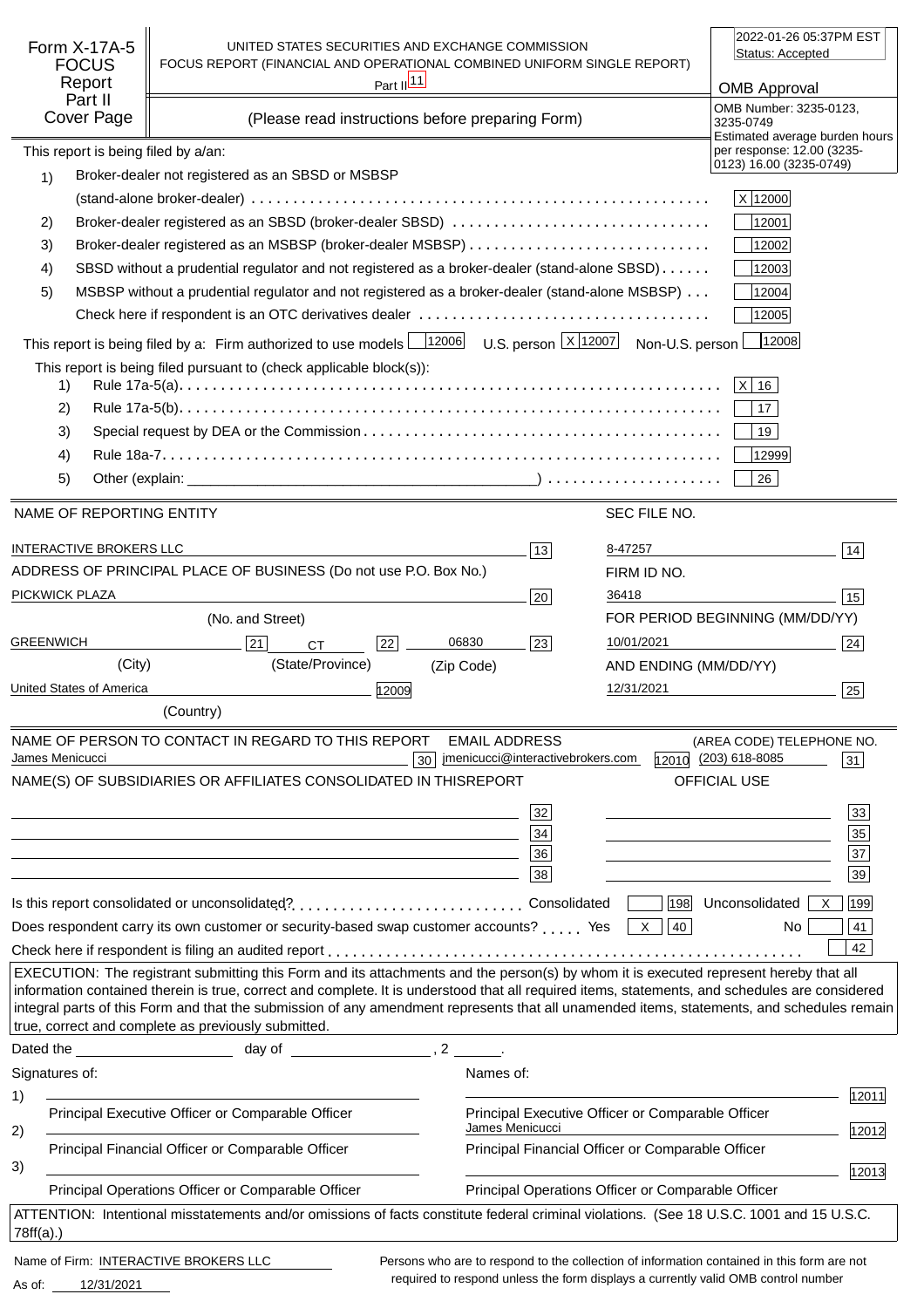|                                   | COMPUTATION OF NET CAPITAL (FILER NOT AUTHORIZED TO USE MODELS)                                                                                                                                                                                                | 2022-01-26 05:37PM EST<br>Status: Accepted |
|-----------------------------------|----------------------------------------------------------------------------------------------------------------------------------------------------------------------------------------------------------------------------------------------------------------|--------------------------------------------|
| <b>FOCUS</b><br>Report<br>Part II | Items on this page to be reported by a: Stand-Alone Broker-Dealer (Not Authorized to use models)<br>Stand-Alone SBSD (Not Authorized to use models)<br>Broker-Dealer SBSD (Not Authorized to use models)<br>Broker-Dealer MSBSP (Not Authorized to use models) |                                            |

# Computation of Net Capital

| 6,283,883,718 3480<br>\$<br>$0)$ 3490<br>\$(<br>6,283,883,718 3500<br>\$<br>4. Add:<br>A. Liabilities subordinated to claims of creditors allowable in computation of net capital<br>\$<br>0 3520<br>$\overline{0}$<br>3525<br>6,283,883,718 3530<br>$\mathfrak s$<br>6. Deductions and/or charges<br>A. Total nonallowable assets from Statement of Financial Condition \$ _______ 391,710,348 3540<br>1. Additional charges for customers' and non-customers' security accounts \$<br>3550<br>$\Omega$<br>2. Additional charges for customers' and<br>3560<br>$\mathbf 0$<br>3. Additional charges for customers' and<br>12051<br>non-customers' security-based swap accounts\$<br>4. Additional charges for customers' and non-customers' swap accounts<br>12052<br>$\frac{1}{2}$<br> 3570 <br>$\frac{1}{\sqrt{2}}$<br>2,502,771<br>1. number of items. $\ldots$ . $\ldots$ . $\ldots$ .<br>3450<br>269<br>C. Aged short security differences-less<br>reserve of $\dots \dots \dots \dots \dots \dots$ \$<br>$\mathbf 0$<br> 3460 <br>3580<br>\$<br>0<br>$\overline{0}$<br>$ 3470 $<br>D. Secured demand note deficiency<br>\$<br>3590<br>0<br>E. Commodity futures contracts and spot commodities -<br>3600<br>0<br>\$ 284,401,762<br>3610<br>G. Deductions for accounts carried under Rules $15c3-1(a)(6)$ and $(c)(2)(x)$<br>$0$   3615<br>$\frac{1}{2}$<br>678,614,881) 3620<br>3630<br>$\mathbf{0}$<br>5,605,268,837 3640<br>9. Haircuts on securities other than security-based swaps<br>3660<br>$\mathbf{0}$<br>B. Subordinated securities borrowings \$<br>3670<br>0<br>C. Trading and investment securities<br>1. Bankers' acceptances, certificates of deposit, commercial paper, and<br>3680<br>0<br>2. U.S. and Canadian government obligations \$<br>22,007,734<br>3690<br>3. State and municipal government obligations \$<br>3700<br>0<br>3710<br>0<br>3720<br>0<br>$\mathbf 0$<br>3730<br>$\mathbf 0$<br>$ 3732 $<br>8. Risk-based haircuts computed under 17 CFR 240.15c3-1a<br>12028<br>9. Other securities<br>$\mathbf 0$<br>3734<br>0<br>3650<br>3736<br>2,091,432<br>$\sim$<br>10. Haircuts on security-based swaps<br>12053<br>12054<br>24,099,166) 3740<br>\$(<br>5,581,169,671 3750<br>\$ |  |  |  |
|----------------------------------------------------------------------------------------------------------------------------------------------------------------------------------------------------------------------------------------------------------------------------------------------------------------------------------------------------------------------------------------------------------------------------------------------------------------------------------------------------------------------------------------------------------------------------------------------------------------------------------------------------------------------------------------------------------------------------------------------------------------------------------------------------------------------------------------------------------------------------------------------------------------------------------------------------------------------------------------------------------------------------------------------------------------------------------------------------------------------------------------------------------------------------------------------------------------------------------------------------------------------------------------------------------------------------------------------------------------------------------------------------------------------------------------------------------------------------------------------------------------------------------------------------------------------------------------------------------------------------------------------------------------------------------------------------------------------------------------------------------------------------------------------------------------------------------------------------------------------------------------------------------------------------------------------------------------------------------------------------------------------------------------------------------------------------------------------------------------------------------------------------------------------------------------------------------------------|--|--|--|
|                                                                                                                                                                                                                                                                                                                                                                                                                                                                                                                                                                                                                                                                                                                                                                                                                                                                                                                                                                                                                                                                                                                                                                                                                                                                                                                                                                                                                                                                                                                                                                                                                                                                                                                                                                                                                                                                                                                                                                                                                                                                                                                                                                                                                      |  |  |  |
|                                                                                                                                                                                                                                                                                                                                                                                                                                                                                                                                                                                                                                                                                                                                                                                                                                                                                                                                                                                                                                                                                                                                                                                                                                                                                                                                                                                                                                                                                                                                                                                                                                                                                                                                                                                                                                                                                                                                                                                                                                                                                                                                                                                                                      |  |  |  |
|                                                                                                                                                                                                                                                                                                                                                                                                                                                                                                                                                                                                                                                                                                                                                                                                                                                                                                                                                                                                                                                                                                                                                                                                                                                                                                                                                                                                                                                                                                                                                                                                                                                                                                                                                                                                                                                                                                                                                                                                                                                                                                                                                                                                                      |  |  |  |
|                                                                                                                                                                                                                                                                                                                                                                                                                                                                                                                                                                                                                                                                                                                                                                                                                                                                                                                                                                                                                                                                                                                                                                                                                                                                                                                                                                                                                                                                                                                                                                                                                                                                                                                                                                                                                                                                                                                                                                                                                                                                                                                                                                                                                      |  |  |  |
|                                                                                                                                                                                                                                                                                                                                                                                                                                                                                                                                                                                                                                                                                                                                                                                                                                                                                                                                                                                                                                                                                                                                                                                                                                                                                                                                                                                                                                                                                                                                                                                                                                                                                                                                                                                                                                                                                                                                                                                                                                                                                                                                                                                                                      |  |  |  |
|                                                                                                                                                                                                                                                                                                                                                                                                                                                                                                                                                                                                                                                                                                                                                                                                                                                                                                                                                                                                                                                                                                                                                                                                                                                                                                                                                                                                                                                                                                                                                                                                                                                                                                                                                                                                                                                                                                                                                                                                                                                                                                                                                                                                                      |  |  |  |
|                                                                                                                                                                                                                                                                                                                                                                                                                                                                                                                                                                                                                                                                                                                                                                                                                                                                                                                                                                                                                                                                                                                                                                                                                                                                                                                                                                                                                                                                                                                                                                                                                                                                                                                                                                                                                                                                                                                                                                                                                                                                                                                                                                                                                      |  |  |  |
|                                                                                                                                                                                                                                                                                                                                                                                                                                                                                                                                                                                                                                                                                                                                                                                                                                                                                                                                                                                                                                                                                                                                                                                                                                                                                                                                                                                                                                                                                                                                                                                                                                                                                                                                                                                                                                                                                                                                                                                                                                                                                                                                                                                                                      |  |  |  |
|                                                                                                                                                                                                                                                                                                                                                                                                                                                                                                                                                                                                                                                                                                                                                                                                                                                                                                                                                                                                                                                                                                                                                                                                                                                                                                                                                                                                                                                                                                                                                                                                                                                                                                                                                                                                                                                                                                                                                                                                                                                                                                                                                                                                                      |  |  |  |
|                                                                                                                                                                                                                                                                                                                                                                                                                                                                                                                                                                                                                                                                                                                                                                                                                                                                                                                                                                                                                                                                                                                                                                                                                                                                                                                                                                                                                                                                                                                                                                                                                                                                                                                                                                                                                                                                                                                                                                                                                                                                                                                                                                                                                      |  |  |  |
|                                                                                                                                                                                                                                                                                                                                                                                                                                                                                                                                                                                                                                                                                                                                                                                                                                                                                                                                                                                                                                                                                                                                                                                                                                                                                                                                                                                                                                                                                                                                                                                                                                                                                                                                                                                                                                                                                                                                                                                                                                                                                                                                                                                                                      |  |  |  |
|                                                                                                                                                                                                                                                                                                                                                                                                                                                                                                                                                                                                                                                                                                                                                                                                                                                                                                                                                                                                                                                                                                                                                                                                                                                                                                                                                                                                                                                                                                                                                                                                                                                                                                                                                                                                                                                                                                                                                                                                                                                                                                                                                                                                                      |  |  |  |
|                                                                                                                                                                                                                                                                                                                                                                                                                                                                                                                                                                                                                                                                                                                                                                                                                                                                                                                                                                                                                                                                                                                                                                                                                                                                                                                                                                                                                                                                                                                                                                                                                                                                                                                                                                                                                                                                                                                                                                                                                                                                                                                                                                                                                      |  |  |  |
|                                                                                                                                                                                                                                                                                                                                                                                                                                                                                                                                                                                                                                                                                                                                                                                                                                                                                                                                                                                                                                                                                                                                                                                                                                                                                                                                                                                                                                                                                                                                                                                                                                                                                                                                                                                                                                                                                                                                                                                                                                                                                                                                                                                                                      |  |  |  |
|                                                                                                                                                                                                                                                                                                                                                                                                                                                                                                                                                                                                                                                                                                                                                                                                                                                                                                                                                                                                                                                                                                                                                                                                                                                                                                                                                                                                                                                                                                                                                                                                                                                                                                                                                                                                                                                                                                                                                                                                                                                                                                                                                                                                                      |  |  |  |
|                                                                                                                                                                                                                                                                                                                                                                                                                                                                                                                                                                                                                                                                                                                                                                                                                                                                                                                                                                                                                                                                                                                                                                                                                                                                                                                                                                                                                                                                                                                                                                                                                                                                                                                                                                                                                                                                                                                                                                                                                                                                                                                                                                                                                      |  |  |  |
|                                                                                                                                                                                                                                                                                                                                                                                                                                                                                                                                                                                                                                                                                                                                                                                                                                                                                                                                                                                                                                                                                                                                                                                                                                                                                                                                                                                                                                                                                                                                                                                                                                                                                                                                                                                                                                                                                                                                                                                                                                                                                                                                                                                                                      |  |  |  |
|                                                                                                                                                                                                                                                                                                                                                                                                                                                                                                                                                                                                                                                                                                                                                                                                                                                                                                                                                                                                                                                                                                                                                                                                                                                                                                                                                                                                                                                                                                                                                                                                                                                                                                                                                                                                                                                                                                                                                                                                                                                                                                                                                                                                                      |  |  |  |
|                                                                                                                                                                                                                                                                                                                                                                                                                                                                                                                                                                                                                                                                                                                                                                                                                                                                                                                                                                                                                                                                                                                                                                                                                                                                                                                                                                                                                                                                                                                                                                                                                                                                                                                                                                                                                                                                                                                                                                                                                                                                                                                                                                                                                      |  |  |  |
|                                                                                                                                                                                                                                                                                                                                                                                                                                                                                                                                                                                                                                                                                                                                                                                                                                                                                                                                                                                                                                                                                                                                                                                                                                                                                                                                                                                                                                                                                                                                                                                                                                                                                                                                                                                                                                                                                                                                                                                                                                                                                                                                                                                                                      |  |  |  |
|                                                                                                                                                                                                                                                                                                                                                                                                                                                                                                                                                                                                                                                                                                                                                                                                                                                                                                                                                                                                                                                                                                                                                                                                                                                                                                                                                                                                                                                                                                                                                                                                                                                                                                                                                                                                                                                                                                                                                                                                                                                                                                                                                                                                                      |  |  |  |
|                                                                                                                                                                                                                                                                                                                                                                                                                                                                                                                                                                                                                                                                                                                                                                                                                                                                                                                                                                                                                                                                                                                                                                                                                                                                                                                                                                                                                                                                                                                                                                                                                                                                                                                                                                                                                                                                                                                                                                                                                                                                                                                                                                                                                      |  |  |  |
|                                                                                                                                                                                                                                                                                                                                                                                                                                                                                                                                                                                                                                                                                                                                                                                                                                                                                                                                                                                                                                                                                                                                                                                                                                                                                                                                                                                                                                                                                                                                                                                                                                                                                                                                                                                                                                                                                                                                                                                                                                                                                                                                                                                                                      |  |  |  |
|                                                                                                                                                                                                                                                                                                                                                                                                                                                                                                                                                                                                                                                                                                                                                                                                                                                                                                                                                                                                                                                                                                                                                                                                                                                                                                                                                                                                                                                                                                                                                                                                                                                                                                                                                                                                                                                                                                                                                                                                                                                                                                                                                                                                                      |  |  |  |
|                                                                                                                                                                                                                                                                                                                                                                                                                                                                                                                                                                                                                                                                                                                                                                                                                                                                                                                                                                                                                                                                                                                                                                                                                                                                                                                                                                                                                                                                                                                                                                                                                                                                                                                                                                                                                                                                                                                                                                                                                                                                                                                                                                                                                      |  |  |  |
|                                                                                                                                                                                                                                                                                                                                                                                                                                                                                                                                                                                                                                                                                                                                                                                                                                                                                                                                                                                                                                                                                                                                                                                                                                                                                                                                                                                                                                                                                                                                                                                                                                                                                                                                                                                                                                                                                                                                                                                                                                                                                                                                                                                                                      |  |  |  |
|                                                                                                                                                                                                                                                                                                                                                                                                                                                                                                                                                                                                                                                                                                                                                                                                                                                                                                                                                                                                                                                                                                                                                                                                                                                                                                                                                                                                                                                                                                                                                                                                                                                                                                                                                                                                                                                                                                                                                                                                                                                                                                                                                                                                                      |  |  |  |
|                                                                                                                                                                                                                                                                                                                                                                                                                                                                                                                                                                                                                                                                                                                                                                                                                                                                                                                                                                                                                                                                                                                                                                                                                                                                                                                                                                                                                                                                                                                                                                                                                                                                                                                                                                                                                                                                                                                                                                                                                                                                                                                                                                                                                      |  |  |  |
|                                                                                                                                                                                                                                                                                                                                                                                                                                                                                                                                                                                                                                                                                                                                                                                                                                                                                                                                                                                                                                                                                                                                                                                                                                                                                                                                                                                                                                                                                                                                                                                                                                                                                                                                                                                                                                                                                                                                                                                                                                                                                                                                                                                                                      |  |  |  |
|                                                                                                                                                                                                                                                                                                                                                                                                                                                                                                                                                                                                                                                                                                                                                                                                                                                                                                                                                                                                                                                                                                                                                                                                                                                                                                                                                                                                                                                                                                                                                                                                                                                                                                                                                                                                                                                                                                                                                                                                                                                                                                                                                                                                                      |  |  |  |
|                                                                                                                                                                                                                                                                                                                                                                                                                                                                                                                                                                                                                                                                                                                                                                                                                                                                                                                                                                                                                                                                                                                                                                                                                                                                                                                                                                                                                                                                                                                                                                                                                                                                                                                                                                                                                                                                                                                                                                                                                                                                                                                                                                                                                      |  |  |  |
|                                                                                                                                                                                                                                                                                                                                                                                                                                                                                                                                                                                                                                                                                                                                                                                                                                                                                                                                                                                                                                                                                                                                                                                                                                                                                                                                                                                                                                                                                                                                                                                                                                                                                                                                                                                                                                                                                                                                                                                                                                                                                                                                                                                                                      |  |  |  |
|                                                                                                                                                                                                                                                                                                                                                                                                                                                                                                                                                                                                                                                                                                                                                                                                                                                                                                                                                                                                                                                                                                                                                                                                                                                                                                                                                                                                                                                                                                                                                                                                                                                                                                                                                                                                                                                                                                                                                                                                                                                                                                                                                                                                                      |  |  |  |
|                                                                                                                                                                                                                                                                                                                                                                                                                                                                                                                                                                                                                                                                                                                                                                                                                                                                                                                                                                                                                                                                                                                                                                                                                                                                                                                                                                                                                                                                                                                                                                                                                                                                                                                                                                                                                                                                                                                                                                                                                                                                                                                                                                                                                      |  |  |  |
|                                                                                                                                                                                                                                                                                                                                                                                                                                                                                                                                                                                                                                                                                                                                                                                                                                                                                                                                                                                                                                                                                                                                                                                                                                                                                                                                                                                                                                                                                                                                                                                                                                                                                                                                                                                                                                                                                                                                                                                                                                                                                                                                                                                                                      |  |  |  |
|                                                                                                                                                                                                                                                                                                                                                                                                                                                                                                                                                                                                                                                                                                                                                                                                                                                                                                                                                                                                                                                                                                                                                                                                                                                                                                                                                                                                                                                                                                                                                                                                                                                                                                                                                                                                                                                                                                                                                                                                                                                                                                                                                                                                                      |  |  |  |
|                                                                                                                                                                                                                                                                                                                                                                                                                                                                                                                                                                                                                                                                                                                                                                                                                                                                                                                                                                                                                                                                                                                                                                                                                                                                                                                                                                                                                                                                                                                                                                                                                                                                                                                                                                                                                                                                                                                                                                                                                                                                                                                                                                                                                      |  |  |  |
|                                                                                                                                                                                                                                                                                                                                                                                                                                                                                                                                                                                                                                                                                                                                                                                                                                                                                                                                                                                                                                                                                                                                                                                                                                                                                                                                                                                                                                                                                                                                                                                                                                                                                                                                                                                                                                                                                                                                                                                                                                                                                                                                                                                                                      |  |  |  |
|                                                                                                                                                                                                                                                                                                                                                                                                                                                                                                                                                                                                                                                                                                                                                                                                                                                                                                                                                                                                                                                                                                                                                                                                                                                                                                                                                                                                                                                                                                                                                                                                                                                                                                                                                                                                                                                                                                                                                                                                                                                                                                                                                                                                                      |  |  |  |
|                                                                                                                                                                                                                                                                                                                                                                                                                                                                                                                                                                                                                                                                                                                                                                                                                                                                                                                                                                                                                                                                                                                                                                                                                                                                                                                                                                                                                                                                                                                                                                                                                                                                                                                                                                                                                                                                                                                                                                                                                                                                                                                                                                                                                      |  |  |  |
|                                                                                                                                                                                                                                                                                                                                                                                                                                                                                                                                                                                                                                                                                                                                                                                                                                                                                                                                                                                                                                                                                                                                                                                                                                                                                                                                                                                                                                                                                                                                                                                                                                                                                                                                                                                                                                                                                                                                                                                                                                                                                                                                                                                                                      |  |  |  |
|                                                                                                                                                                                                                                                                                                                                                                                                                                                                                                                                                                                                                                                                                                                                                                                                                                                                                                                                                                                                                                                                                                                                                                                                                                                                                                                                                                                                                                                                                                                                                                                                                                                                                                                                                                                                                                                                                                                                                                                                                                                                                                                                                                                                                      |  |  |  |
|                                                                                                                                                                                                                                                                                                                                                                                                                                                                                                                                                                                                                                                                                                                                                                                                                                                                                                                                                                                                                                                                                                                                                                                                                                                                                                                                                                                                                                                                                                                                                                                                                                                                                                                                                                                                                                                                                                                                                                                                                                                                                                                                                                                                                      |  |  |  |
|                                                                                                                                                                                                                                                                                                                                                                                                                                                                                                                                                                                                                                                                                                                                                                                                                                                                                                                                                                                                                                                                                                                                                                                                                                                                                                                                                                                                                                                                                                                                                                                                                                                                                                                                                                                                                                                                                                                                                                                                                                                                                                                                                                                                                      |  |  |  |
|                                                                                                                                                                                                                                                                                                                                                                                                                                                                                                                                                                                                                                                                                                                                                                                                                                                                                                                                                                                                                                                                                                                                                                                                                                                                                                                                                                                                                                                                                                                                                                                                                                                                                                                                                                                                                                                                                                                                                                                                                                                                                                                                                                                                                      |  |  |  |
|                                                                                                                                                                                                                                                                                                                                                                                                                                                                                                                                                                                                                                                                                                                                                                                                                                                                                                                                                                                                                                                                                                                                                                                                                                                                                                                                                                                                                                                                                                                                                                                                                                                                                                                                                                                                                                                                                                                                                                                                                                                                                                                                                                                                                      |  |  |  |
|                                                                                                                                                                                                                                                                                                                                                                                                                                                                                                                                                                                                                                                                                                                                                                                                                                                                                                                                                                                                                                                                                                                                                                                                                                                                                                                                                                                                                                                                                                                                                                                                                                                                                                                                                                                                                                                                                                                                                                                                                                                                                                                                                                                                                      |  |  |  |
|                                                                                                                                                                                                                                                                                                                                                                                                                                                                                                                                                                                                                                                                                                                                                                                                                                                                                                                                                                                                                                                                                                                                                                                                                                                                                                                                                                                                                                                                                                                                                                                                                                                                                                                                                                                                                                                                                                                                                                                                                                                                                                                                                                                                                      |  |  |  |
|                                                                                                                                                                                                                                                                                                                                                                                                                                                                                                                                                                                                                                                                                                                                                                                                                                                                                                                                                                                                                                                                                                                                                                                                                                                                                                                                                                                                                                                                                                                                                                                                                                                                                                                                                                                                                                                                                                                                                                                                                                                                                                                                                                                                                      |  |  |  |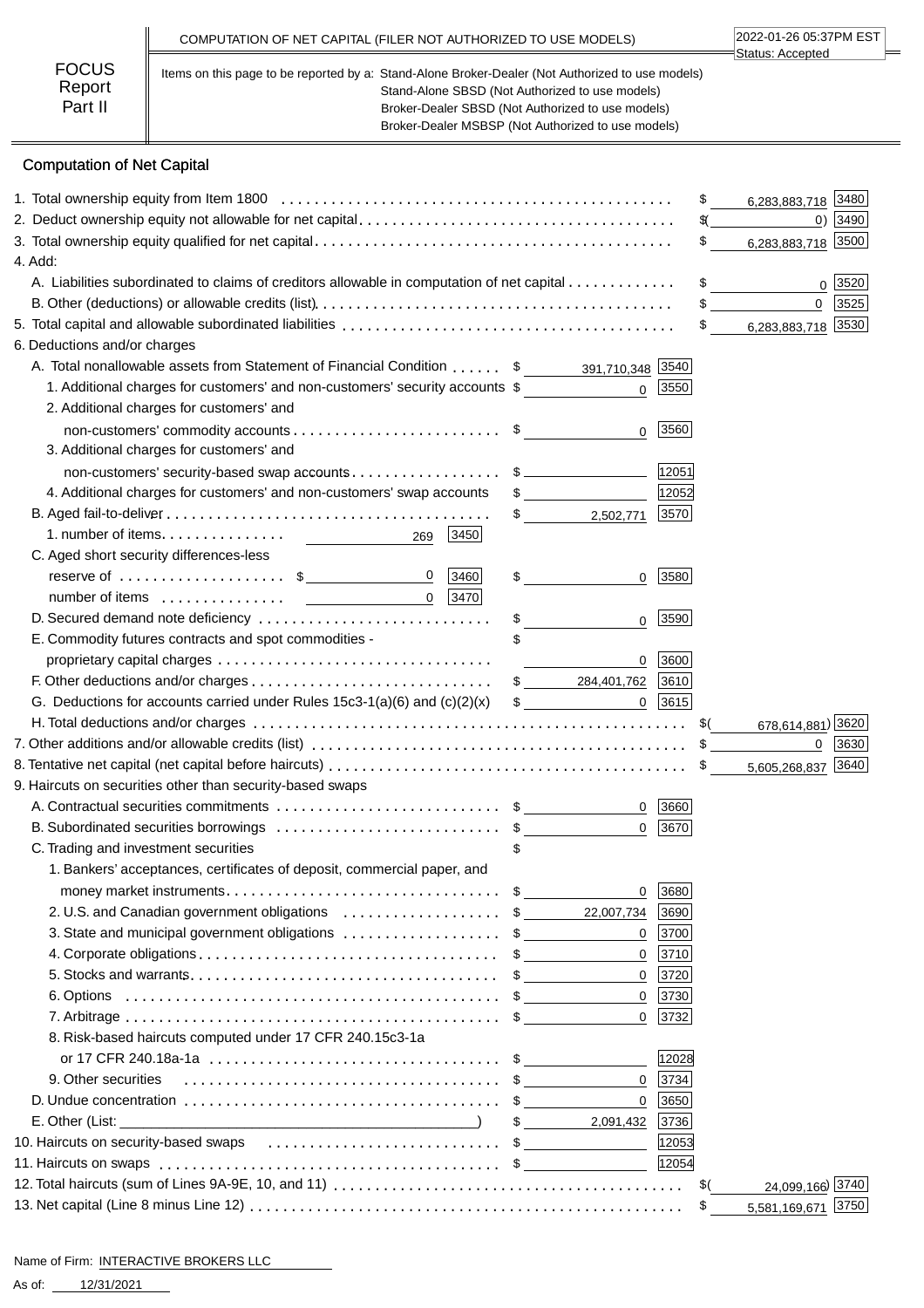|                        |                                         | COMPUTATION OF MINIMUM REGULATORY CAPITAL REQUIREMENTS                              | 2022-01-26 05:37PM EST |
|------------------------|-----------------------------------------|-------------------------------------------------------------------------------------|------------------------|
| <b>FOCUS</b><br>Report | Items on this page to be reported by a: | Stand-Alone Broker-Dealer<br>Broker-Dealer SBSD (other than OTC Derivatives Dealer) | ∃Status: Accepted      |
| Part II                |                                         | <b>Broker-Dealer MSBSP</b>                                                          |                        |

# Calculation of Excess Tentative Net Capital (If Applicable)

|                                                                                                                                 |   | 5,605,268,837 3640 |             |
|---------------------------------------------------------------------------------------------------------------------------------|---|--------------------|-------------|
|                                                                                                                                 |   |                    | 12055       |
|                                                                                                                                 |   |                    |             |
| 4. Tentative net capital in excess of 120% of minimum tentative net capital requirement reported on Line 2                      |   | $\frac{1}{2}$      | 0  12057    |
| <b>Calculation of Minimum Net Capital Requirement</b>                                                                           |   |                    |             |
| 5. Ratio minimum net capital requirement                                                                                        |   |                    |             |
| A. 62/3% of total aggregate indebtedness (Line Item 3840) <i>immersion</i> content to the server of the server server           |   |                    | 3756        |
| B. 2% of aggregate debit items as shown in the Formula for Reserve Requirements pursuant to Rule 15c3-3 \$1,001,295,548 3870    |   |                    |             |
| i. Minimum CFTC net capital requirement (if applicable) $\ldots \ldots \ldots$ \$ 170,466,414 7490                              |   |                    |             |
| C. Percentage of risk margin amount computed under 17 CFR 240.15c3-1(a)(7)(i) or (a)(10)  \$                                    |   |                    | 12058       |
| D. For broker-dealers engaged in reverse repurchase agreements, 10% of the amounts in 17 CFR 240.15c3-1(a)(9)(i)-(iii) \$       |   |                    | 12059       |
| E. Minimum ratio requirement (sum of Lines 5A, 5B, 5C, and/or 5D, as applicable) \$ _ 1,001,295,548 12060                       |   |                    |             |
|                                                                                                                                 |   |                    |             |
|                                                                                                                                 |   |                    |             |
|                                                                                                                                 |   |                    |             |
| 9. Net capital and tentative net capital in relation to early warning thresholds                                                |   |                    |             |
| A. Net capital in excess of 120% of minimum net capital requirement reported on Line 7  \$ 4,379,615,013 12061                  |   |                    |             |
| B. Net capital in excess of 5% of combined aggregate debit items as shown in the Formula for                                    |   |                    |             |
|                                                                                                                                 |   | 3,077,930,801 3920 |             |
| Computation of Aggregate Indebtedness (If Applicable)                                                                           |   |                    |             |
| 10. Total aggregate indebtedness liabilities from Statement of Financial Condition (Item 1230)  \$                              |   |                    | 3790        |
| 11. Add                                                                                                                         |   |                    |             |
| 3800                                                                                                                            |   |                    |             |
| B. Market value of securities borrowed for which no equivalent                                                                  |   |                    |             |
| 3810                                                                                                                            |   |                    |             |
| 3820<br>C. Other unrecorded amounts (list) $\dots \dots \dots \dots \dots \dots \dots \dots$ \$                                 |   |                    |             |
|                                                                                                                                 |   | $\frac{1}{2}$      | 3830        |
| 12. Deduct: Adjustment based on deposits in Special Reserve Bank Accounts (see Rule 15c3-1(c)(1)(vii))                          |   | $\frac{1}{2}$      | 3838        |
| 13. Total aggregate indebtedness (sum of Line Items 3790 and 3830) \$                                                           |   |                    | $3840$      |
| 14. Percentage of aggregate indebtedness to net capital (Item 3840 divided by Item 3750)                                        |   | $\%$               | 3850        |
| 15. Percentage of aggregate indebtedness to net capital after anticipated capital withdrawals                                   |   |                    |             |
|                                                                                                                                 | % |                    | 3853        |
| <b>Calculation of Other Ratios</b>                                                                                              |   |                    |             |
| 16. Percentage of net capital to aggregate debits (Item 3750 divided by Item 4470) %                                            |   | $11.15$ 3851       |             |
| 17. Percentage of net capital, after anticipated capital withdrawals, to aggregate debits                                       |   |                    |             |
| (Item 3750 less Item 4880, divided by Item 4470) $\ldots \ldots \ldots \ldots \ldots \ldots \ldots \ldots \ldots \ldots \ldots$ |   |                    | 11.15 3854  |
| 18. Percentage of debt to debt-to-equity total, computed in accordance with Rule 15c3-1(d)  %                                   |   | 0.00               | 3860        |
| 19. Options deductions/net capital ratio (1000% test) total deductions exclusive of liquidating                                 |   |                    |             |
| equity under Rule 15c3-1(a)(6) and (c)(2)(x) divided by net capital $\ldots \ldots \ldots \ldots \ldots \ldots \ldots$          |   |                    | $0.00$ 3852 |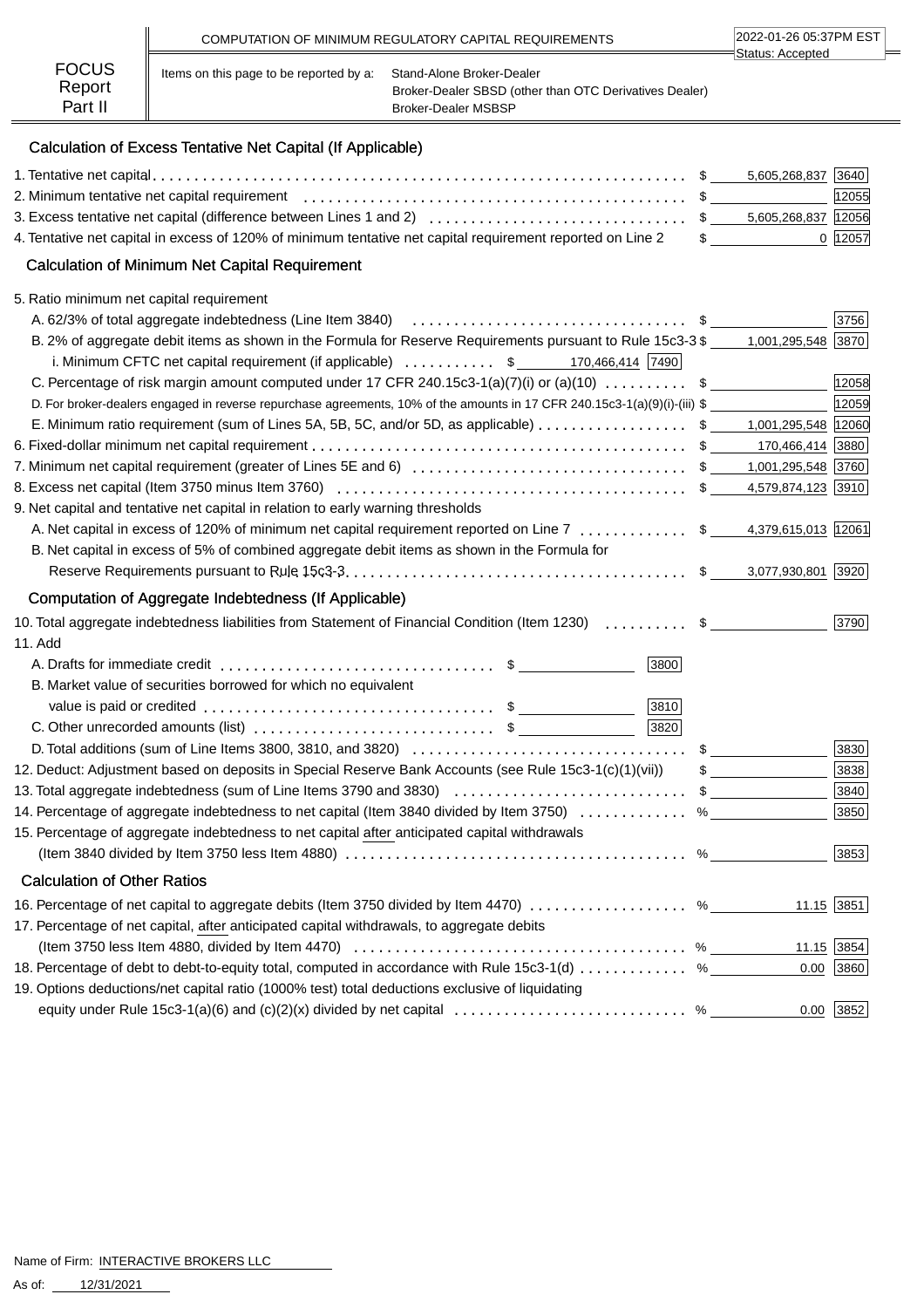|                                   |                                         | COMPUTATION FOR DETERMINATION OF CUSTOMER RESERVE REQUIREMENTS                       | 2022-01-26 05:37PM EST<br>Status: Accepted |
|-----------------------------------|-----------------------------------------|--------------------------------------------------------------------------------------|--------------------------------------------|
| <b>FOCUS</b><br>Report<br>Part II | Items on this page to be reported by a: | Stand-Alone Broker-Dealer<br><b>Broker-Dealer SBSD</b><br><b>Broker-Dealer MSBSP</b> |                                            |

### CREDIT BALANCES

|                                                                                                                                                                                                                                                                                 | 47,391,935,433 4340 |                      |      |
|---------------------------------------------------------------------------------------------------------------------------------------------------------------------------------------------------------------------------------------------------------------------------------|---------------------|----------------------|------|
| 2. Monies borrowed collateralized by securities carried for the accounts                                                                                                                                                                                                        | 3,922,828,828 4350  |                      |      |
| 3. Monies payable against customers' securities loaned (see Note C) $\ldots \ldots \ldots \ldots \ldots$ \$7,771,459,468 4360                                                                                                                                                   |                     |                      |      |
| 4. Customers' securities failed to receive (see Note D) $\cdots$ \$                                                                                                                                                                                                             | 79,424,155 4370     |                      |      |
| 5. Credit balances in firm accounts which are attributable to                                                                                                                                                                                                                   | $0$ 4380            |                      |      |
| 6. Market value of stock dividends, stock splits and similar distributions                                                                                                                                                                                                      | 0 4390              |                      |      |
| 7.** Market value of short security count differences over 30 calendar days old \$                                                                                                                                                                                              | 0 4400              |                      |      |
| 8. ** Market value of short securities and credits (not to be offset by longs or by                                                                                                                                                                                             |                     |                      |      |
|                                                                                                                                                                                                                                                                                 | 11,675,719 4410     |                      |      |
| 9. Market value of securities which are in transfer in excess of 40 calendar days<br>and have not been confirmed to be in transfer by the transfer agent or                                                                                                                     |                     |                      |      |
|                                                                                                                                                                                                                                                                                 | 0 4420              |                      |      |
| 11. TOTAL CREDITS (sum of Lines 1-10) (also contained a series of the series of the series of the series of th                                                                                                                                                                  |                     |                      |      |
|                                                                                                                                                                                                                                                                                 |                     | 59,244,187,530       | 4430 |
| <b>DEBIT BALANCES</b><br>12.** Debit balances in customers' cash and margin accounts excluding unsecured                                                                                                                                                                        |                     |                      |      |
| accounts and accounts doubtful of collection (see Note E) $\ldots \ldots \ldots \ldots \ldots \ldots$                                                                                                                                                                           | 42,981,397,568 4440 |                      |      |
| 13. Securities borrowed to effectuate short sales by customers and securities borrowed                                                                                                                                                                                          |                     |                      |      |
| to make delivery on customers' securities failed to deliver $\dots\dots\dots\dots\dots\dots\dots\dots\dots\dots$<br>14. Failed to deliver of customers' securities not older than 30 calendar days \$                                                                           | 3,160,551,001 4450  |                      |      |
|                                                                                                                                                                                                                                                                                 | 0 4460              |                      |      |
| 15. Margin required and on deposit with the Options Clearing Corporation for all<br>option contracts written or purchased in customer accounts (see Note F) $\ldots \ldots \ldots$                                                                                              | 3,922,828,828 4465  |                      |      |
| 16. Margin required and on deposit with a clearing agency registered with the Commission<br>under section 17A of the Act (15 U.S.C. 78q-1) or a derivatives clearing organization<br>registered with the Commodity Futures Trading Commission under section 5b of the Commodity |                     |                      |      |
| Exchange Act (7 U.S.C. 7a-1) related to the following types of positions written, purchased<br>or sold in customer accounts: (1) security futures products and (2) futures contracts<br>(and options thereon) carried in a securities account pursuant to an SRO portfolio mar- | 0 4467              |                      |      |
|                                                                                                                                                                                                                                                                                 | 0 4469              |                      |      |
|                                                                                                                                                                                                                                                                                 |                     | 50,064,777,397 4470  |      |
| 19.** Less 3% (for alternative method only - see Rule 15c3-1(a)(1)(ii)) (3% x Line Item 4470) \$(                                                                                                                                                                               |                     | 1,501,943,322) 4471  |      |
|                                                                                                                                                                                                                                                                                 |                     | 48,562,834,075       | 4472 |
| <b>RESERVE COMPUTATION</b>                                                                                                                                                                                                                                                      |                     |                      |      |
|                                                                                                                                                                                                                                                                                 |                     | 0                    | 4480 |
|                                                                                                                                                                                                                                                                                 |                     | 10,681,353,455       | 4490 |
| 23. If computation is made monthly as permitted, enter 105% of                                                                                                                                                                                                                  |                     |                      | 4500 |
| 24. Amount held on deposit in "Reserve Bank Account(s)", including                                                                                                                                                                                                              |                     |                      |      |
| 9,826,124,709 4505 value of qualified securities, at end of reporting period \$<br>\$                                                                                                                                                                                           |                     |                      |      |
| 25. Amount of deposit (or withdrawal) including                                                                                                                                                                                                                                 |                     | 11,296,345,542 4510  |      |
| \$                                                                                                                                                                                                                                                                              |                     |                      |      |
| 26. New amount in Reserve Bank Account(s) after adding deposit or subtracting withdrawal including                                                                                                                                                                              |                     | $(336,663,198)$ 4520 |      |
| \$                                                                                                                                                                                                                                                                              |                     | 10,959,682,344       | 4530 |
|                                                                                                                                                                                                                                                                                 |                     | 01/03/22             | 4540 |
| <b>FREQUENCY OF COMPUTATION</b>                                                                                                                                                                                                                                                 |                     |                      |      |

\*\* In the event the Net Capital Requirement is computed under the alternative method, this "Reserve Formula" shall be prepared in accordance with the requirements of paragraph (a)(1)(ii) of Rule 15c3-1.

 $\overline{\phantom{a}}$ 

References to notes in this section refer to the notes to 17 CFR 240.15c3-1a.

Name of Firm: INTERACTIVE BROKERS LLC

12/31/2021 As of: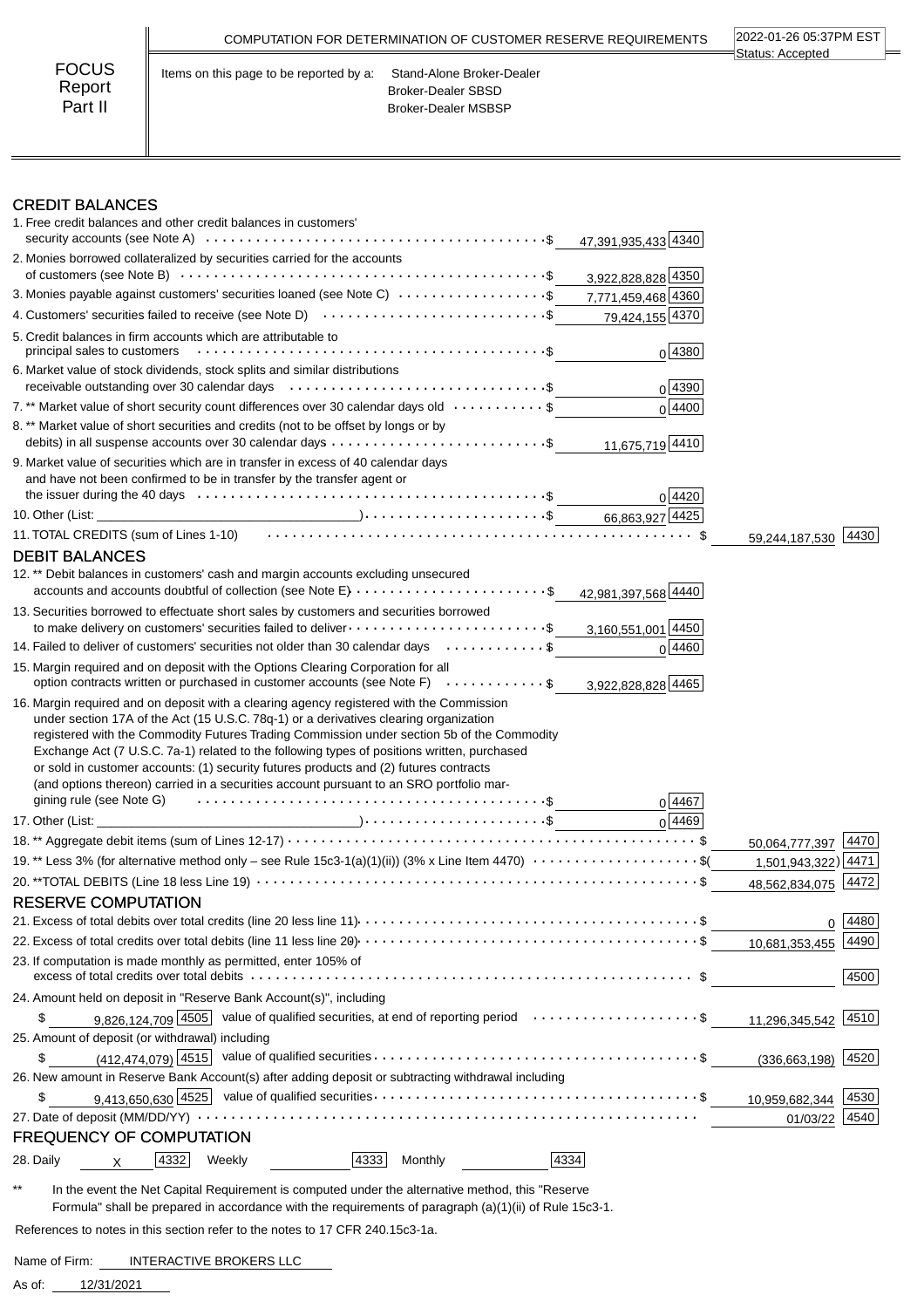Part II | Items on this page to be reported by: Futures Commission Merchant

## SEGREGATION REQUIREMENTS

| 1. Net ledger balance                                                                                                                                                                                                          |                                            |                |
|--------------------------------------------------------------------------------------------------------------------------------------------------------------------------------------------------------------------------------|--------------------------------------------|----------------|
| A. Cash                                                                                                                                                                                                                        | 7,606,701,657 7010                         |                |
|                                                                                                                                                                                                                                |                                            | $0^{20}$       |
|                                                                                                                                                                                                                                | 124,899,778 7030                           |                |
| 3. Exchange traded options                                                                                                                                                                                                     |                                            |                |
| A. Add market value of open option contracts purchased on a contract market enter-inferent content of the content                                                                                                              | 552,253,948 7032                           |                |
| B. Deduct market value of open option contracts granted (sold) on a contract market $\cdots\cdots\cdots\cdots\cdots\cdots$                                                                                                     | 398,914,613) 7033                          |                |
|                                                                                                                                                                                                                                | 7,884,940,770 7040                         |                |
| 5. Accounts liquidating to a deficit and accounts with debit balances                                                                                                                                                          |                                            |                |
| - gross amount \bit \\contract \\contract \\contract \\contract \\contract \\contract \\contract \\contract \\contract \\contract \\contract \\contract \\contract \\contract \\contract \\contract \\contract \\contract \\co |                                            |                |
| Less: amount offset by customer owned securities $\cdots \cdots \cdots$ ; $\oint$ $($                                                                                                                                          | $_0$ ) $\boxed{7047}$ \$<br>1,040,797 7050 |                |
|                                                                                                                                                                                                                                | 7,885,981,567 7060                         |                |
| <b>FUNDS IN SEGREGATED ACCOUNTS</b>                                                                                                                                                                                            |                                            |                |
| 7. Deposited in segregated funds bank accounts                                                                                                                                                                                 |                                            |                |
| A. Cash                                                                                                                                                                                                                        | 1,612,677,458 7070                         |                |
|                                                                                                                                                                                                                                |                                            |                |
|                                                                                                                                                                                                                                |                                            | $0$ 7090       |
| 8. Margins on deposit with derivatives clearing organizations of contract markets                                                                                                                                              |                                            |                |
| A. Cash                                                                                                                                                                                                                        | 2,000,352,265 7100                         |                |
|                                                                                                                                                                                                                                | 322,065,136 7110                           |                |
|                                                                                                                                                                                                                                |                                            | $0$ 7120       |
|                                                                                                                                                                                                                                | (48,093,122) 7130                          |                |
| 10. Exchange traded options                                                                                                                                                                                                    |                                            |                |
|                                                                                                                                                                                                                                | 552,253,947 7132                           |                |
| B. Value of open short option contracts with context with context and state of the state of spen short option contracts                                                                                                        | 398,914,612) 7133                          |                |
| 11. Net equities with other FCMs                                                                                                                                                                                               |                                            |                |
| A. Net liquidating equity                                                                                                                                                                                                      |                                            | $0\sqrt{7140}$ |
| B. Securities representing investments of customers' funds (at market)<br>$\cdots$ $\cdots$ $\uparrow$ $\cdots$ $\uparrow$ $\uparrow$ $\qquad$                                                                                 |                                            | $0$ 7160       |
|                                                                                                                                                                                                                                |                                            | $0$ 7170       |
| 12. Segregated funds on hand (describe:                                                                                                                                                                                        |                                            | $0$ 7150       |
|                                                                                                                                                                                                                                |                                            |                |
|                                                                                                                                                                                                                                | 261,181,224 7190                           |                |
| 15. Management Target Amount for Excess funds in segregation contract contract contract contract contract of T194                                                                                                              |                                            |                |
| 16. Excess (deficiency) funds in segregation over (under) Management Target Amount Excess $\cdots \cdots \cdots$ \$ $\perp$                                                                                                    | 106,181,224 7198                           |                |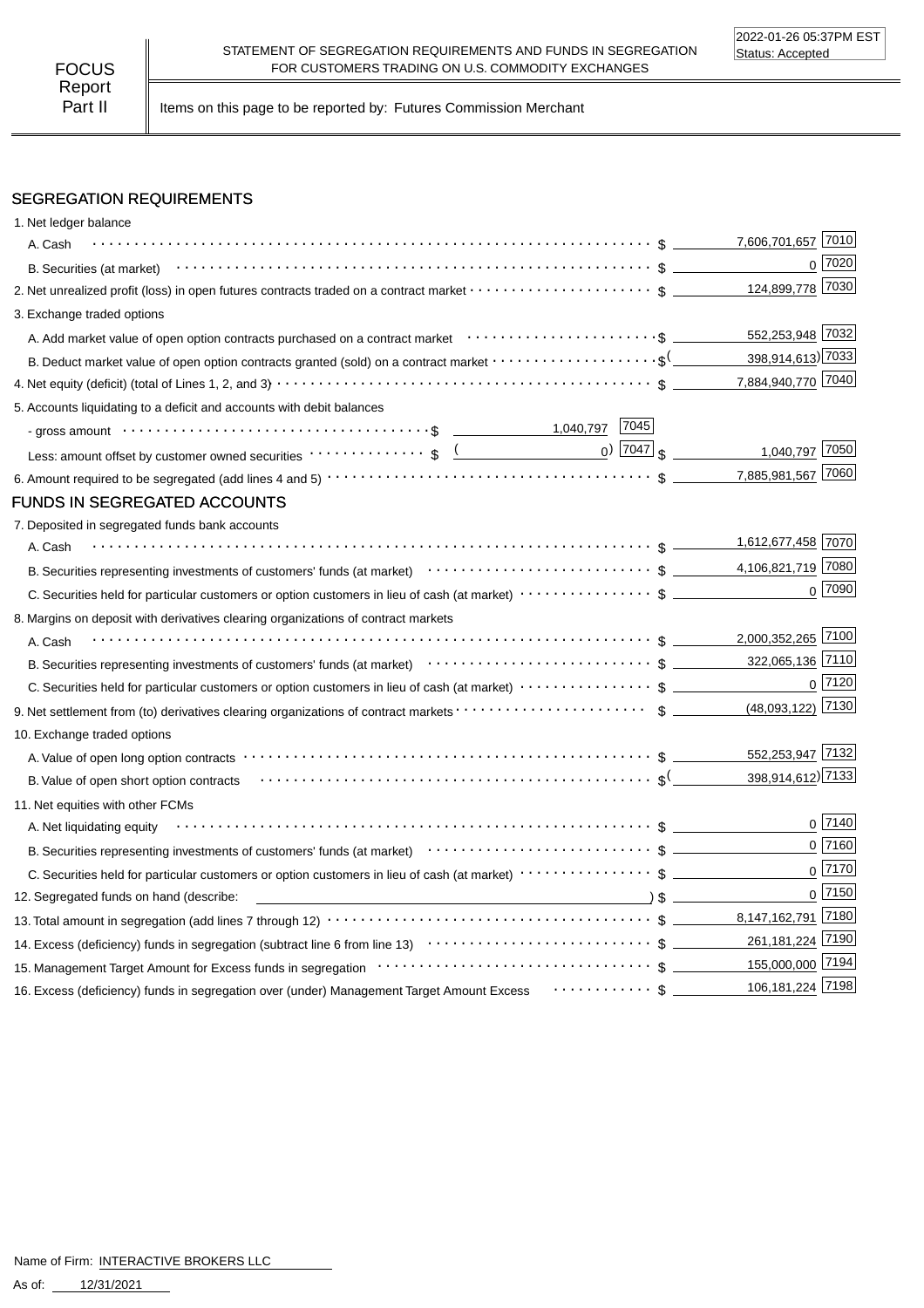### STATEMENT OF SECURED AMOUNTS AND FUNDS HELD IN SEPARATE ACCOUNTS FOR FOREIGN FUTURES FOCUS IN SEPARATE ACCOUNTS FOR FOREIGN FUTURES<br>Report

Part II | Items on this page to be reported by a: Futures Commission Merchant

#### FOREIGN FUTURES AND FOREIGN OPTIONS SECURED AMOUNTS

| Amount required to be set aside pursuant to law, rule or regulation of a foreign government                                   |             |                    | 7305 |
|-------------------------------------------------------------------------------------------------------------------------------|-------------|--------------------|------|
| 1. Net ledger balance - Foreign futures and foreign option trading - All Customers                                            |             |                    |      |
| A. Cash                                                                                                                       |             | (692, 610, 577)    | 7315 |
| B. Securities (at market)                                                                                                     |             |                    | 7317 |
| 2. Net unrealized profit (loss) in open futures contracts traded on a foreign board of trade \$                               |             | 1,182,019,134 7325 |      |
| 3. Exchange traded options                                                                                                    |             |                    |      |
| A. Market value of open option contracts purchased on a foreign board of trade\$                                              |             | 118,731            | 7335 |
| B. Market value of open contracts granted (sold) on a foreign board of trade \$                                               |             | (6, 455)           | 7337 |
| 4. Net equity (deficit)(add lines 1.2. and 3.)                                    \$                                          |             | 489,520,833 7345   |      |
| 5. Accounts liquidating to a deficit and accounts with                                                                        |             |                    |      |
|                                                                                                                               | 3,440 7351  |                    |      |
| Less: amount offset by customer owned securities entity contains and securities of the second securities of the               | $ 7352 $ \$ | 3,440 7354         |      |
| 6. Amount required to be set aside as the secured amount - Net Liquidating Equity Method (add lines 4 and 5)  \$              |             | 489,524,273        | 7355 |
| 7. Greater of amount required to be set aside pursuant to foreign jurisdiction (above) or line 6. [1, 1, 2, 2, 2, 2, 2, 3, 5] |             | 489,524,273 7360   |      |